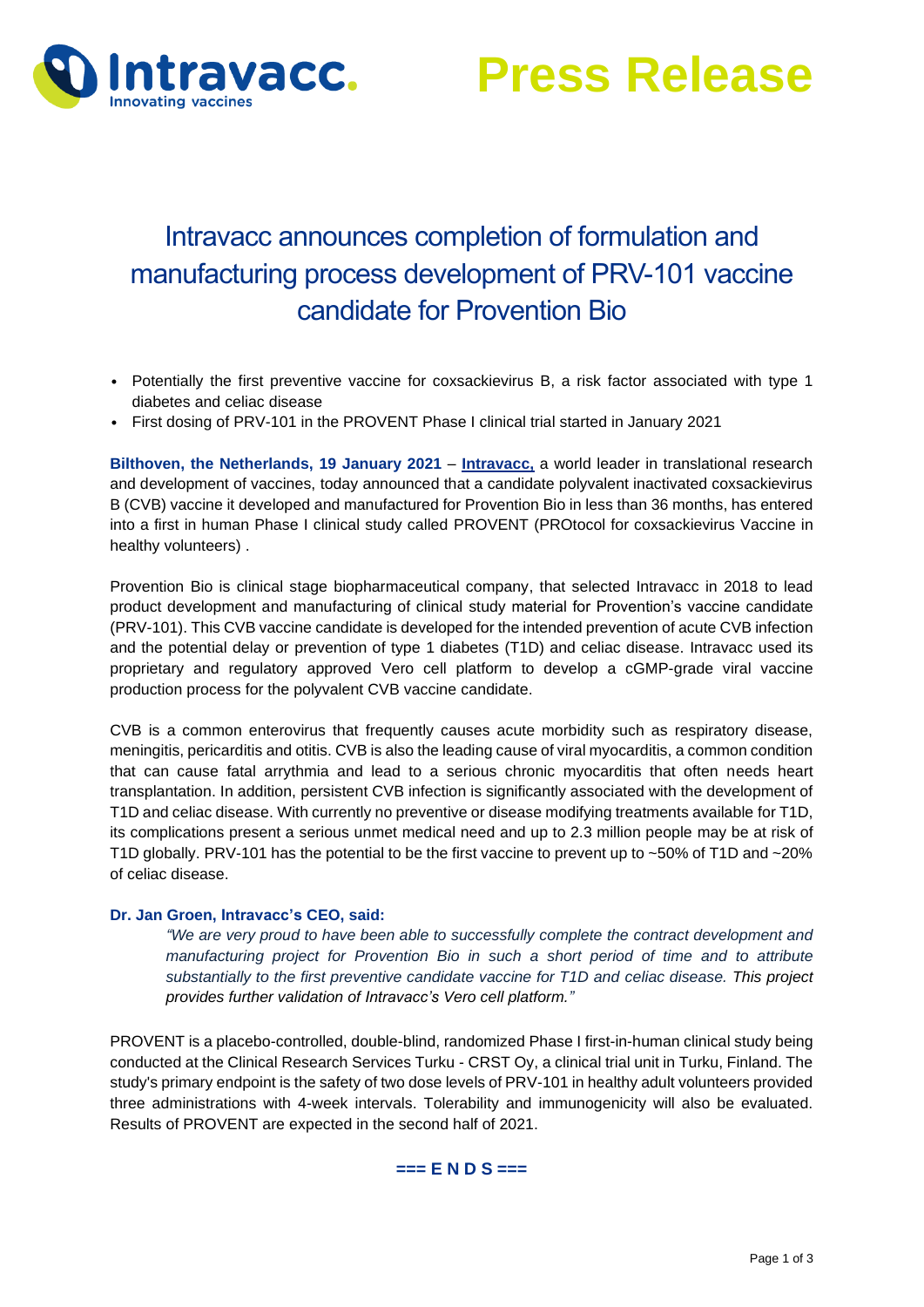## **About PRV-101**

PRV-101 is an investigational polyvalent vaccine being developed for the prevention of acute coxsackievirus B (CVB) infection and the potential delay or prevention of type 1 diabetes (T1D) and celiac disease. It is specifically designed to prevent autoimmunity by the primary prevention of a putative infectious trigger. PRV-101 has the potential to be the first vaccine to prevent CVB as well as up to approximately 50% of T1D and approximately 20% of celiac disease. Patents covering the use of PRV-101 in these indications have been licensed by Provention Bio from Vactech Oy. Netherlands-based Intravacc was selected to lead product development and manufacturing of clinical trial material for PRV-101.

## **About Provention Bio, Inc.**

Provention Bio, Inc. (Nasdaq: PRVB) is a biopharmaceutical company focused on advancing the development of investigational therapies that may intercept and prevent debilitating and life-threatening immune-mediated disease. The Company has submitted a BLA to the FDA for its lead investigational drug candidate, teplizumab, for the delay or prevention of clinical type 1 diabetes (T1D) in at-risk individuals. The Company's pipeline includes additional clinical-stage product candidates that have demonstrated in pre-clinical or clinical studies proof-of-mechanism and/or proof-of-concept in other autoimmune diseases, including celiac disease and lupus. Visit www.ProventionBio.com for more information. Twitter: @ProventionBio.

#### **About Intravacc's Vero cell platform**

Intravacc's viral vaccine production process is based on a cGMP-grade, regulatory approved, Vero cell line. This proprietary platform is being used for routine large-scale commercial vaccine manufacturing by Intravacc's customers world-wide. In addition, virus seed lots and clinical batches have regularly been produced and validated on the Vero cells, for example Poliovirus, Enterovirus (EV71), and Respiratory Syncytial Virus (RSV).

#### **About Intravacc**

Intravacc, located at Utrecht Science Park Bilthoven in the Netherlands, is a leading global contract development and manufacturing organization of innovative vaccines against infectious diseases. As an established independent CDMO with over 100 years of experience in the development and optimization of vaccines and vaccine technologies, Intravacc has transferred its technology related to polio vaccines, measles vaccines, DPT vaccines, Hib vaccines and influenza vaccines around the world. Around 40% of childhood disease vaccines are based on Intravacc's proprietary technology. Intravacc offers a wide range of expertise for independent vaccine development, from concept to Phase I/II clinical studies for partners around the world, including universities, public health organizations (WHO, Bill & Melinda Gates Foundation), biotech and pharmaceutical companies. For more information, please visit [www.intravacc.nl.](http://www.intravacc.nl/)

# **Contacts:**

**Intravacc** Dr. Jan Groen, CEO P: +31 30 7920 454